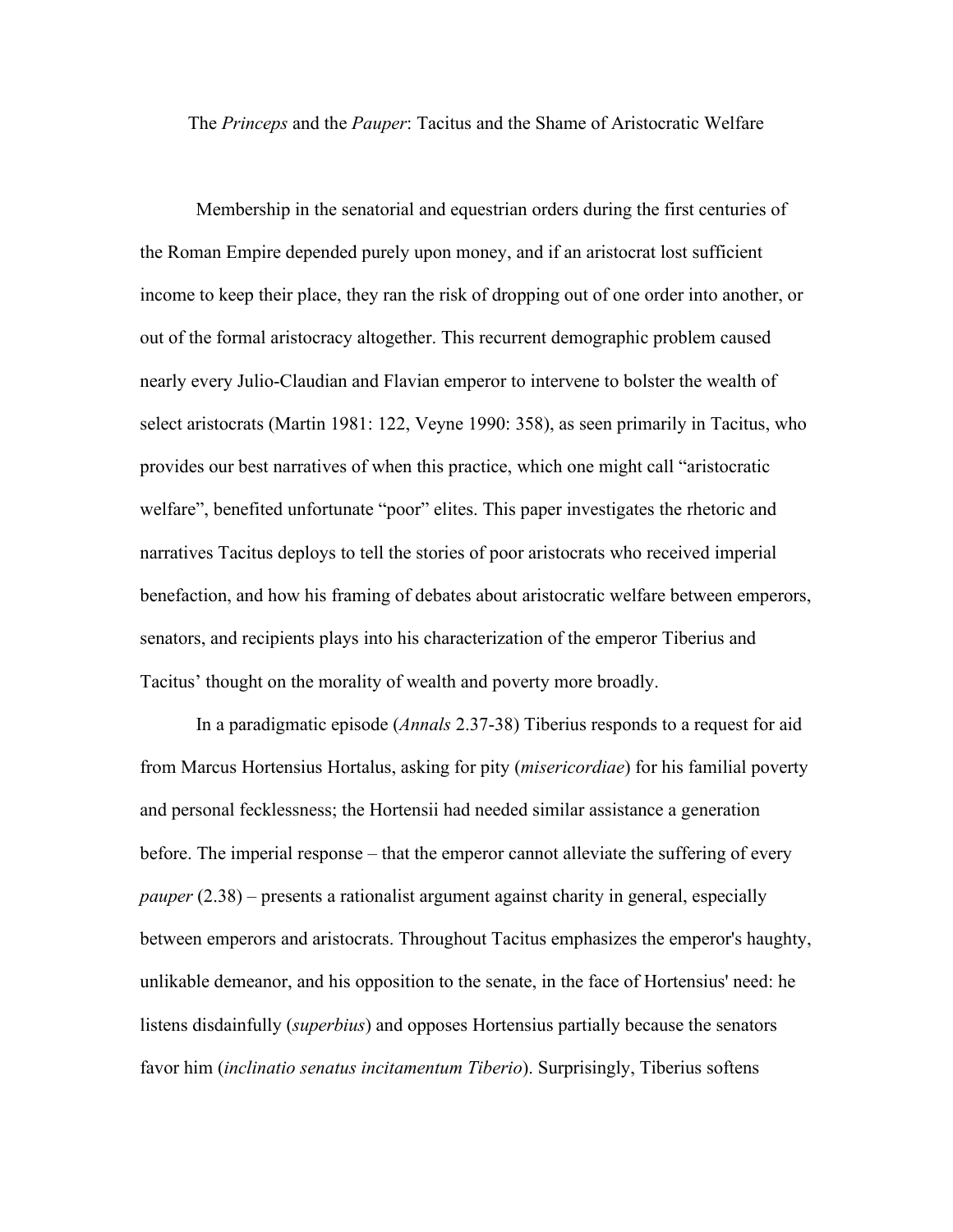immediately thereafter and grants Hortensius sufficient money to maintain his family's station (as he frequently did: Mellor 1993: 43), but the story provides the unhappy ending that the Hortensii "fell into shameful poverty" (*pudendam ad inopiam delaberetur*).

Instead of presenting a story with a hero or a villain, Tacitus sculpts the scene into a more ambiguous tableau, with emperor and senator both negotiating their interaction, whether considered as patron and client or benefactor and recipient, in terms of their relationships to shame, generosity, and power imbalance. Tacitus' presentation of aristocratic welfare in this incident has less to do with outright support for the policy or not as much as employing it as an avenue for revealing character: Tiberius as mercurial and stingy, yet unpredictable, and Hortensius as perhaps an emblem of a weak, ineffectual nobility, who seems more deserving of pity than compassion.

By and large incidents of this type adhere to related narrative patterns: individual acts of well-deserved imperial charity caused no commotion, but that repeated ones demonstrate weakness of character in the receiver, as seen in multiple chapters in the *Annals* (e.g., 1.75, 2.48, 4.44, 12.52). At times Tacitus praises poor senators (*laudati*), occasionally for seeking deserved help, but also for slinking out of the Senate voluntarily without causing a spectacle. Thus *pudor* attached itself to a subset of the senators who required social maintenance, not as an innate quality of elite *paupertas*, but as a measure of how they handled it. Thus shame, as a result of various moral criteria, operates as part of the internal sociology of the aristocracy when faced with accepting aid from others, especially the *princeps*. As part of larger thematic trajectories within the *Annals*, Tacitus' narratives of aristocratic welfare emphasize how even generosity and giving had been weaponized by the imperial family against increasingly impotent senators.